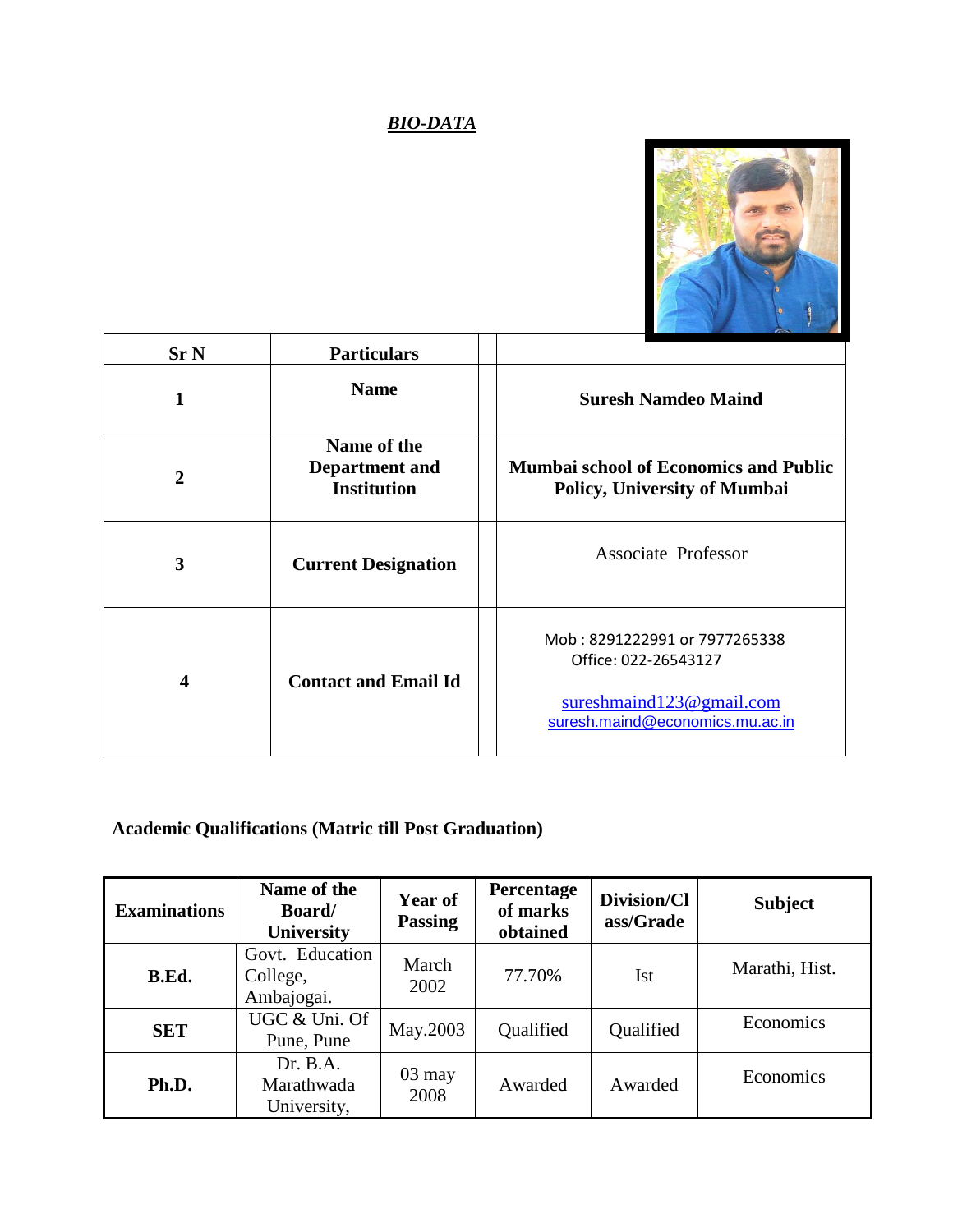|--|

#### **Research Degree(s):**

| <b>Degrees</b> | <b>Title</b>                                  | Date of Award | <b>University</b> |
|----------------|-----------------------------------------------|---------------|-------------------|
|                |                                               |               |                   |
|                | Availability of Infrastructural Facilities in |               | Dr. B.A.          |
|                | Various Administrative Division In            |               | Marathwada        |
| Ph. D.         | Maharashtra-A comparative Study 1991-         | 03, May 2008  | University,       |
|                | 2005.                                         |               | Aurangabad        |
|                |                                               |               |                   |

#### **Appointment at this institution:**

|                            | Department/                        | Date of actual Joining |           |  |
|----------------------------|------------------------------------|------------------------|-----------|--|
| <b>Designation</b>         | <b>Institution</b>                 | From                   | To        |  |
| <b>Associate Professor</b> | Economics,<br>University of Mumbai | 22, January 2013       | Till date |  |

**1. Period of teaching experience:** U. G. Level: 14 **Years.**

P. G. Level: **11 Years.**

**Research Experience excluding years spent in M.Phil. / PhD: 11Years**

**Fields of Specialization under the Subject / Discipline:** 

**PhD Guide: 04 Students are doing PhD**

#### **01, Awarded PhD**

- 1 Macroeconomics
- 2 Agriculture Economics
- 3 Rural Developments
- 4 Infrastructure Economics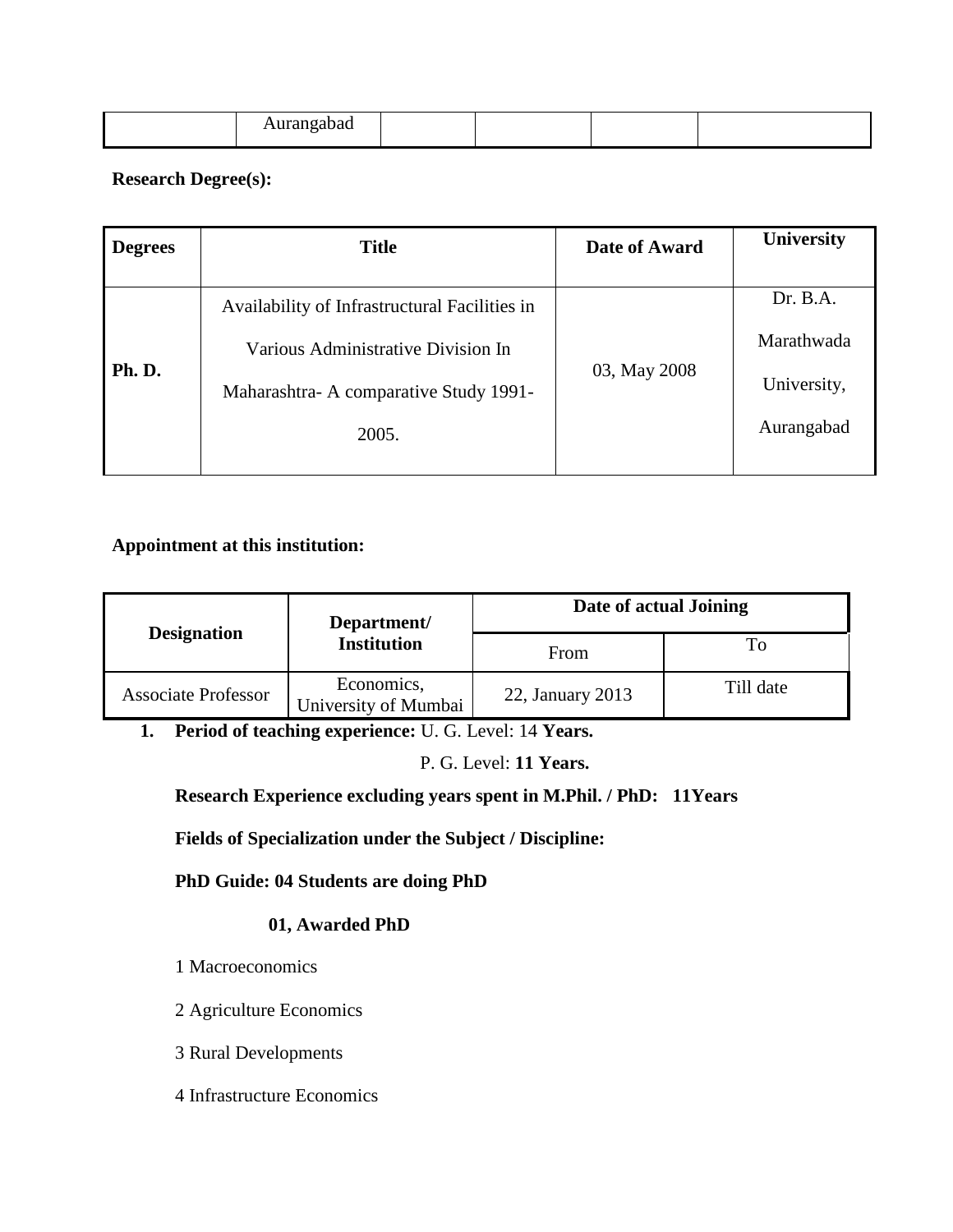## **Published Papers in Journals:**

| <b>Sr</b>                    | Title with page<br>nos.                                                                                                       | <b>Journal</b>                                                                                                                          | <b>ISSN No</b>                                                      | Whether<br>peer<br>reviewed impact                                                                     | <b>of</b><br>No.<br>$co-$ | Whether<br>you<br>are |
|------------------------------|-------------------------------------------------------------------------------------------------------------------------------|-----------------------------------------------------------------------------------------------------------------------------------------|---------------------------------------------------------------------|--------------------------------------------------------------------------------------------------------|---------------------------|-----------------------|
| N                            |                                                                                                                               |                                                                                                                                         |                                                                     | factor, if any                                                                                         | author                    | the<br>main<br>author |
| $\mathbf{0}$<br>$\mathbf{1}$ | "Discrete Choice<br>Model: Residential<br>Location Choice"                                                                    | National institution<br>of urban affairs<br>Urban India<br>June 2017                                                                    |                                                                     | Peer Reviewed<br>& Indexed<br>Journal                                                                  | 01                        | Yes                   |
| $\overline{2}$               | PANEL DATA<br><b>ANALYSIS:</b><br><b>CONVERGENCE</b><br>OF INDIAN<br><b>STATES WITH</b><br><b>INFRASTRUCTU</b><br><b>RE</b>   | Springer<br>publication,<br>Journal of Social<br>and Economic<br>Development<br>2017                                                    | <b>ISSN</b><br>0972-5792                                            | Peer Reviewed<br>& Indexed<br>Journal                                                                  | 01                        | $Co-$<br>author       |
| $\mathbf{3}$                 | <b>Of</b><br>Assessment<br>Hailstorm Impact<br>Selected<br>On<br>Regions<br>Of<br>Jalgaon District                            | International Journal<br>of Management and<br>Social<br>Science<br>Research<br>Review,<br>Vol.1, Issue.1. Jan -<br>2016 Page 137        | <b>IJMSRR</b><br>E-ISSN-<br>2349-6746<br><b>ISSN</b><br>2349-6738   | <b>Research Paper</b><br><b>Impact Factor:</b><br>3.029<br>Peer Reviewed<br>$\&$<br>Indexed<br>Journal | 01                        | yes                   |
| $\overline{\mathbf{4}}$      | Availability Of<br>Infrastructural<br><b>Facilities And Its</b><br><b>Impact On</b><br><b>Economic Growth</b><br>In<br>India  | <b>International Journal</b><br>of Management and<br>Social<br>Science<br>Research<br>Review,<br>Vol.1, Issue.1. Jan -<br>2016 Page 122 | <b>IJMSRR</b><br>E-ISSN-<br>2349-6746<br><b>ISSN</b><br>2349-6738   | <b>Research Paper</b><br><b>Impact Factor:</b><br>3.029<br>Peer Reviewed<br>&<br>Indexed<br>Journal    | 01                        | Co-author             |
| 5                            | Critical Gaps In<br>Storages/Warehou<br>ses Facilities In<br>India And<br>Implementable<br>model To<br><b>Bridge The Gaps</b> | <b>International Journal</b><br>of Multidisciplinary<br>Review,<br>Research<br>Vol.1, Issue $-1$ , Jan<br>$-2016. Page - 115$           | <b>IJMDRR</b><br>$E-ISSN-$<br>2395-1885<br><b>ISSN</b><br>2395-1877 | <b>Research Paper</b><br>Impact Factor -<br>2.262<br>Peer Reviewed   Single<br>Journal                 |                           | yes                   |
| 6                            | Shiksnachya<br>Sabalikarnatil<br>Shikshakachi<br>Bhumika<br>ani<br>Avhane                                                     | Yojana,<br>Govt.<br>of<br>India, Niti Aayog,<br>Delhi<br>(Marathi)<br>Special<br>issue<br>3,<br>January<br>2016, Page - 17              | ISSN-<br>0971-8397                                                  | Reviewed<br>$\&$<br>Indexed<br>Journal                                                                 | Single                    | Yes                   |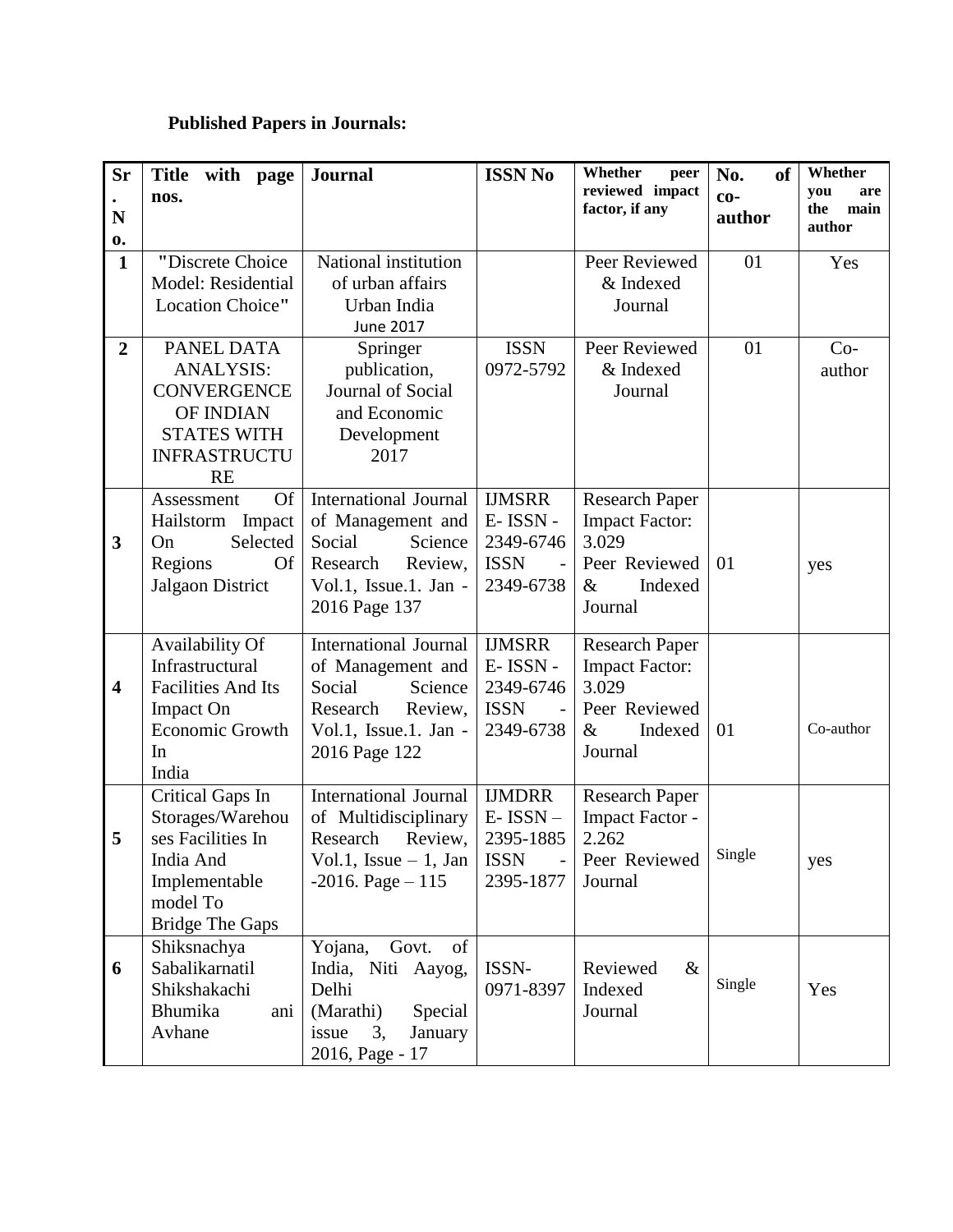| $\overline{7}$   | Comparative<br><b>Of</b><br>Analysis<br>Infrastructural<br>Facilities In India<br>And China                         | <b>International Journal</b><br>of<br><b>Business</b><br>and<br>Administration<br>Research<br>Review,<br>Vol. 3, Issue.12, Oct<br>- Dec, 2015. Page 97         | <b>IJBARR</b><br>E-ISSN-<br>2347-<br>856X<br><b>ISSN</b><br>2348-0653 | <b>Research Paper</b><br><b>Impact Factor:</b><br>3.072<br>Peer<br>Reviewed,<br>Listed<br>$\&$<br>Indexed | Single | Yes |
|------------------|---------------------------------------------------------------------------------------------------------------------|----------------------------------------------------------------------------------------------------------------------------------------------------------------|-----------------------------------------------------------------------|-----------------------------------------------------------------------------------------------------------|--------|-----|
| 8                | Hawamanatil<br>badal<br>ani<br>Maharashtratil<br>Shetiche<br>Saswatikaran                                           | Yojana,<br>Govt.<br>of<br>India, Niti Aayog,<br>Delhi<br>(Marathi)<br>Special<br>issue 2, December<br>2015 Page - 09                                           | ISSN-<br>0971-8397                                                    | Reviewed<br>$\&$<br>Indexed<br>Journal                                                                    | Single | Yes |
| $\boldsymbol{9}$ | India's<br>Government<br>Spending<br>Composition And<br>Economic Growth                                             | Sansodhan Chetna,<br>Vol 4, Issue III<br>Educational<br><b>Research Quarterly</b><br>Peer-reviewed<br>Journal, March-<br>May, 2015, Page 9                     | ISSN:<br>2319-5525<br><b>RNI</b><br>MAHBIL/<br>2012/5458<br>6         | Reviewed<br>$\&$<br>Indexed<br>Journal                                                                    | Single | yes |
| 10               | The<br>of<br>Impact<br>Economic<br>Reforms<br>on<br>Agriculture,<br>Industrial<br>&Service Sector in<br>India.      | Interlink<br>Research<br>Analysis-<br><b>Research Journal to</b><br>Higher Education.                                                                          | 0976-<br>0377,<br>Page-21<br>to26                                     | Reviewed<br>$\&$<br>Indexed<br>Journal                                                                    | Single | Yes |
| 11               | Impact of<br>Economic<br>Reforms on<br>Regional<br>Disparities in.<br>Agricultural<br>Development of<br>Maharashtra | Global Journal of<br>Management<br>Applications<br>Published By<br>Sir. M.<br>Visvesvaraya<br>Institute of<br><b>Management Studies</b><br><b>And Research</b> | ISSN:<br>2249<br>345X<br>P.133<br>138                                 | $\&$<br>Reviewed<br>Indexed<br>Journal                                                                    | Single | Yes |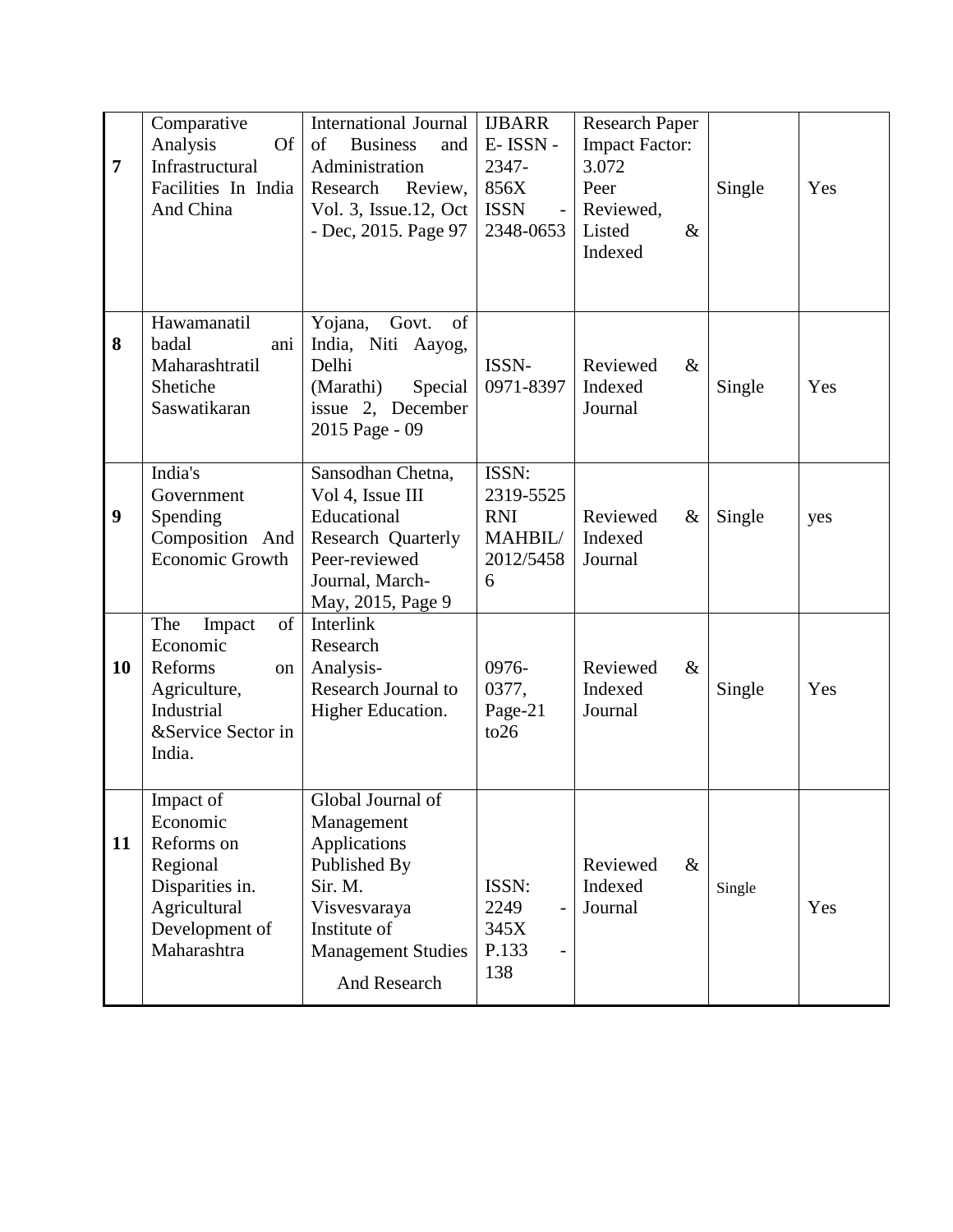| 12 | Emerging India<br>Through<br>Knowledge<br>Economy | <b>Indian Streams</b><br>Research Journal,<br>Dr. H.N. Jagtap. | <b>ISSN22-</b><br>7850 | Reviewed<br>Indexed<br>Journal | & | Single | Yes |
|----|---------------------------------------------------|----------------------------------------------------------------|------------------------|--------------------------------|---|--------|-----|
|    |                                                   |                                                                |                        |                                |   |        |     |

# **Articles /Chapters published in Books: 03**

| Sr.            | Title with page       | Book Title,<br>editor<br>$\&$               | ISSN/                         | Whet  | No. of co- | Whether<br>you  |
|----------------|-----------------------|---------------------------------------------|-------------------------------|-------|------------|-----------------|
| No.            | nos.                  | publisher                                   | <b>ISBN No</b>                | her   | author     | are the<br>main |
|                |                       |                                             |                               | peer  |            | author          |
|                |                       |                                             |                               | revie |            |                 |
|                |                       |                                             |                               | wed   |            |                 |
| $\mathbf{1}$   |                       |                                             |                               | Yes   | 02         | Co- author      |
|                | <b>Discrete</b>       | <b>ISF</b><br><b>INSTITUTE</b><br><b>OF</b> | <b>ISSN</b>                   |       |            |                 |
|                | Choice Model:         | <b>RESEARCH</b><br><b>AND</b>               | 2454-5597                     |       |            |                 |
|                | Residential           | EDUCATION,                                  |                               |       |            |                 |
|                | Location              | <b>ISFIRE</b><br><b>WORKING</b>             |                               |       |            |                 |
|                | Choice                | <b>PAPER</b><br><b>SERIES</b>               |                               |       |            |                 |
|                |                       | Working<br>Paper $-$<br>28                  |                               |       |            |                 |
|                |                       | http://iire.in/ojs/index.ph                 |                               |       |            |                 |
|                |                       | p Issue - January 2017                      |                               |       |            |                 |
|                |                       |                                             |                               |       |            |                 |
| $\overline{2}$ | Availability of       | <b>ISF</b><br><b>INSTITUTE</b><br><b>OF</b> | <b>ISSN</b>                   | Yes   | 02         | Co- author      |
|                | Infrastructural       | <b>AND</b><br><b>RESEARCH</b>               | 2454-5597                     |       |            |                 |
|                | <b>Facilities And</b> | EDUCATION,<br><b>ISFIRE</b>                 |                               |       |            |                 |
|                | Its Impact on         | <b>WORKING</b><br><b>PAPER</b>              |                               |       |            |                 |
|                | Economic              | SERIES, Working Paper-                      |                               |       |            |                 |
|                | Growth In             | 21http://iire.in/ojs/index.                 |                               |       |            |                 |
|                | India                 | php, Issue-March 2016                       |                               |       |            |                 |
| $\mathbf{1}$   | of<br>Impact          | Changing Trends in                          | ISBN 978-                     |       |            |                 |
|                | Globalization         | Employment in India                         | 81-921130-                    |       |            |                 |
|                | on                    | (Post Reform Period), Dr.                   | 2-9, Page,                    |       | Single     | Yes             |
|                | Employment            | Avinash Shendre,                            | 261.                          |       |            |                 |
|                | &Unemploym            | Shubhay Prakashan,                          |                               |       |            |                 |
|                | ent in India.         | Dadar, Mumbai                               |                               |       |            |                 |
|                | of<br>Impact          | <b>International Economic</b>               | <b>ISBN</b><br>N <sub>o</sub> |       |            |                 |
|                | Global                | and Cultural Relations in                   | 978-93-                       |       |            |                 |
|                | Recession<br>on       | India, Published by, K.                     | 81394-20-5                    |       | Single     |                 |
| $\overline{2}$ | India's               | M. Agrawal college of                       | Page-645                      | $-$ - |            | Yes             |
|                | Foreign Trade.        | <b>Arts Commerce</b>                        |                               |       |            |                 |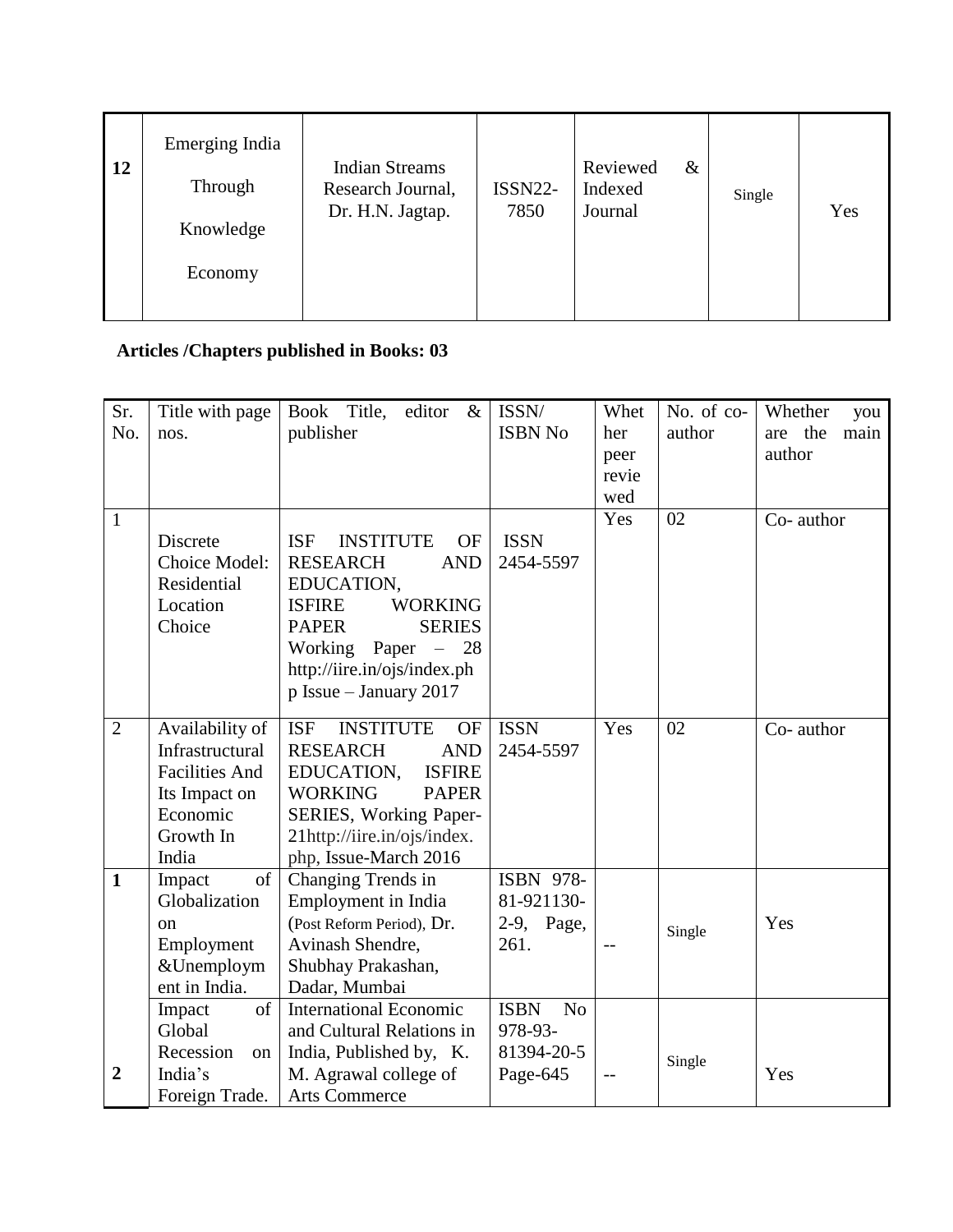|                | &science, Kalyan             |                          |                                       |        |     |
|----------------|------------------------------|--------------------------|---------------------------------------|--------|-----|
|                |                              |                          |                                       |        |     |
| Impact of      | Reforms in India,            | ISBN:978-                |                                       |        |     |
| Economic       | Lotus                        | Publication   81-922034- |                                       |        |     |
| Reforms on     | K.M.Agrawal college of   7-8 |                          | $\hspace{0.05cm}$ – $\hspace{0.05cm}$ | Single |     |
| Commercial     | Commerce   Page-62<br>Arts   |                          |                                       |        | Yes |
| Banks in India | &science, Kalyan             |                          |                                       |        |     |
|                |                              |                          |                                       |        |     |
|                |                              |                          |                                       |        |     |

## **Training Courses, Teaching-Learning-Evaluation Technology Programmes, Faculty Development Programmes (not less than one week duration)**

| Sr.<br>N <sub>0</sub> | <b>Programme</b>                                                                                | <b>Duration</b>                | <b>Organized by</b>                                        |
|-----------------------|-------------------------------------------------------------------------------------------------|--------------------------------|------------------------------------------------------------|
| $\mathbf{1}$          | Training<br>Data<br>Envelopment<br>Programme<br>on,<br>Analysis and LPP                         | 08/10/2015<br>to<br>14/10/2015 | WRC/ICSSR,<br>Mumbai                                       |
| $\overline{2}$        | Training Programme on, Training of Trainers on<br>Personality Development and Life Skills Cadre | 05/08/2014<br>to<br>09/08/2014 | <b>NCC</b><br>Directorate<br>Maharashtra, at<br>Aurangabad |
| 3                     | Training Programme on Climate<br>Change and livelihood Issues                                   | 14/04/2014 to<br>18/04/2014    | V.V.Giri<br>National<br>Labour Institute<br>Noida          |
| $\overline{4}$        | 05 Days Induction Training<br>Programme                                                         | $02/12/20013$ to<br>06/12/2013 | <b>UGC</b> Academic<br><b>Staff</b><br>College,<br>Mumbai  |

**(E) (ii) Papers presented in Conferences, Seminars, Workshops, Symposia**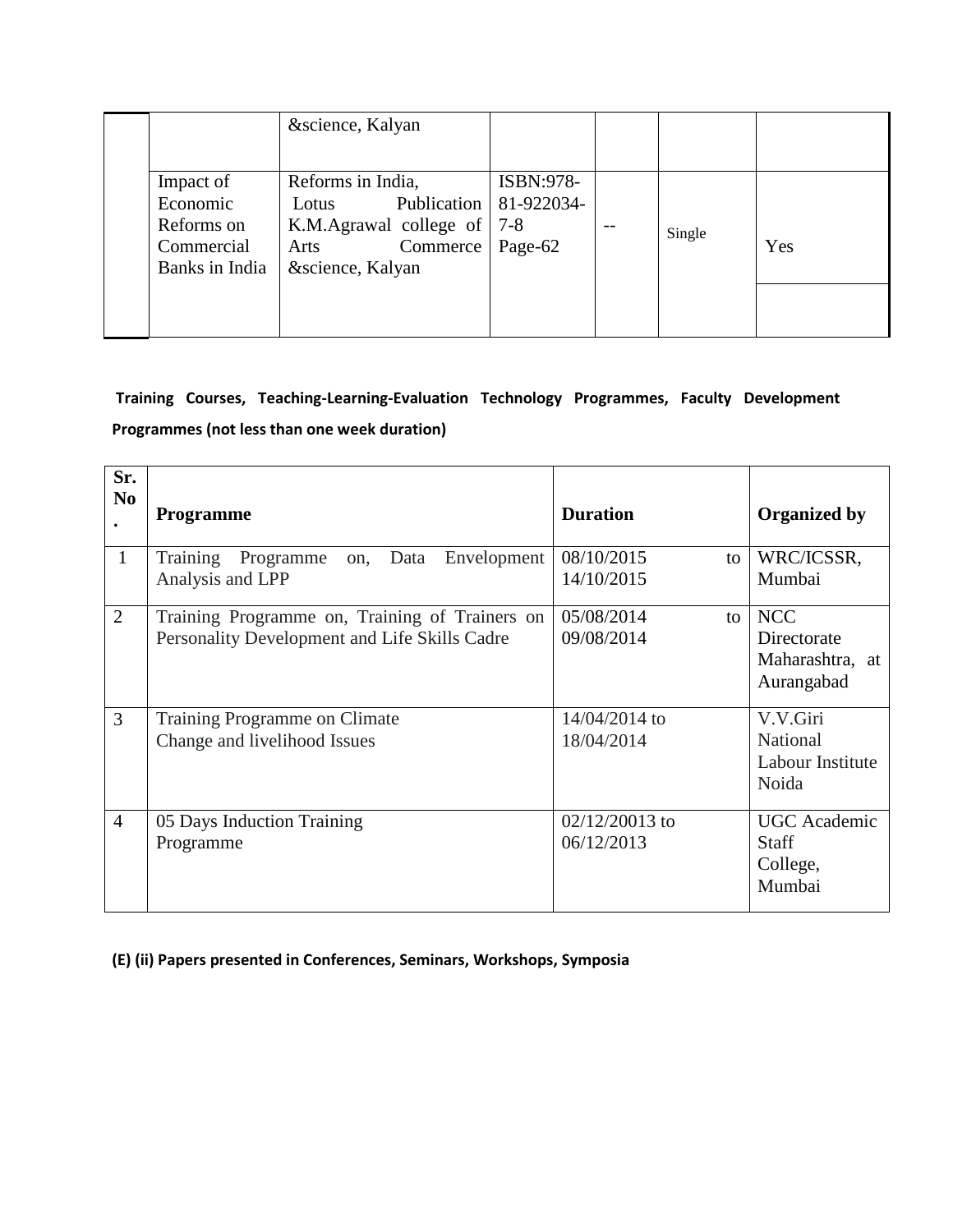| Sr.<br>N <sub>0</sub><br>$\bullet$ | <b>Title</b><br>the<br>of<br><b>Paper</b><br><b>Presented</b>                                                                         | <b>Title of Conference/</b><br><b>Seminar</b>                                               | <b>Date</b><br><b>Of</b><br><b>The</b><br>Event | <b>Organized by</b>                                                                                     | Whether<br>International/<br>National/State<br>/Regi onal |
|------------------------------------|---------------------------------------------------------------------------------------------------------------------------------------|---------------------------------------------------------------------------------------------|-------------------------------------------------|---------------------------------------------------------------------------------------------------------|-----------------------------------------------------------|
| $\mathbf{1}$                       | Climate<br>Change<br>and<br><b>Risk</b><br><b>Strategies</b><br>for<br>Management<br>in<br>Agriculture of Maharashtra<br><b>State</b> | Climate Change and<br>Rural development                                                     | On 21-<br>23<br>Januar<br>у,<br>2016            | Department of<br>Economics,<br>Dr.<br>Babasaheb<br>Ambedkar<br>Marathwada<br>University,<br>Aurangabad. | International                                             |
| $\overline{2}$                     | <b>Agricultural Sustainability</b><br>and Challenges for<br>Maharashtra State.                                                        | Issues in Agriculture,<br>Food Security and<br>Poverty                                      | On 08-<br>09<br>Januar<br>у,<br>2016            | Department of<br>Economics,<br>(Autonomous)<br>University of<br>Mumbai                                  | National                                                  |
| $\overline{3}$                     | Panel<br>Data<br>Analysis:<br><b>Of</b><br>Indian<br>Convergence<br><b>States With Infrastructure</b>                                 | 52nd<br>Annual<br>of<br>Conference<br>The<br>Indian<br>econometric<br>Society               | On 04-<br>06<br>Januar<br>у,<br>2016            | Indian<br>Institute<br>of<br>Management,<br>Kozhikode,<br>Kerala                                        | National                                                  |
| $\overline{4}$                     | Water<br>Scarcity<br>and<br>Sustainability<br>agricultural<br>in Maharashtra                                                          | Implications of water<br>Scarcity<br>on<br>agriculture, Industry   Februa<br>and Employment | On 16-<br>17<br>ry,<br>2015                     | C.K.T.<br>Arts,<br>Commerce<br>and Science<br>College, New<br>Panvel.                                   | National                                                  |
| 5                                  | A Study of Infrastructural<br>Facilities and its Growth in<br>India                                                                   | Infrastructure<br>Economics<br>and<br>Development                                           | On 24<br>Januar<br>у,<br>2015                   | Dnyanasadha<br>Arts,<br>na<br>Commerce<br>Science<br>and<br>College,<br>Thane                           | National                                                  |
| 6                                  | Agriculture Crises and its<br>Development<br>in<br>Maharashtra                                                                        | India calling- a World<br>of Opportunities                                                  | On, 20<br>Februa<br>ry,                         | <b>DTSS College</b><br>and<br>Commerce<br>Department of                                                 | International                                             |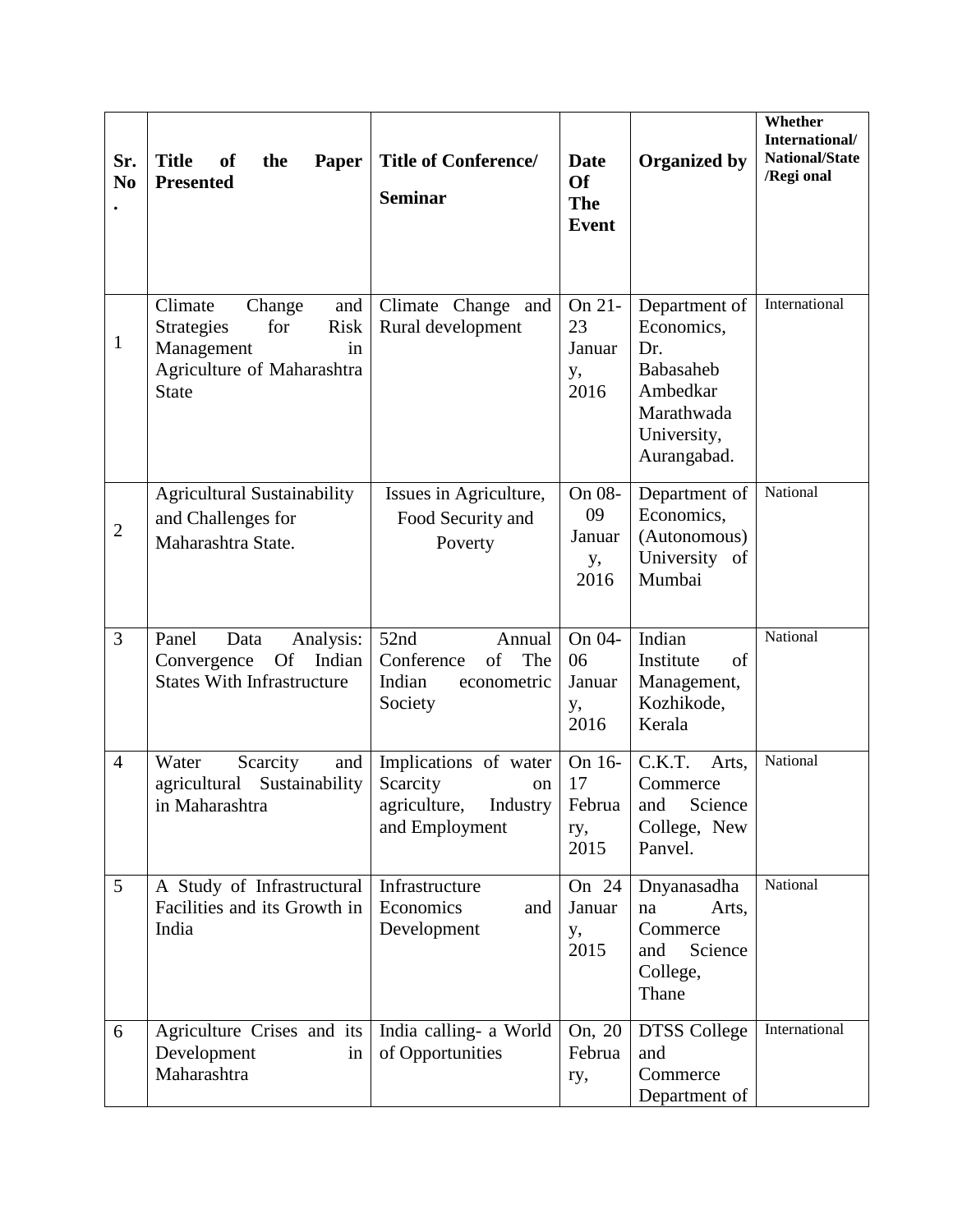|                |                                                                                   |                                                                                                              | 2015                                      | University of<br>Mumbai                                                                                           |               |
|----------------|-----------------------------------------------------------------------------------|--------------------------------------------------------------------------------------------------------------|-------------------------------------------|-------------------------------------------------------------------------------------------------------------------|---------------|
| $\overline{7}$ | Comparative<br>of<br>analysis<br>Infrastructural facilities in<br>India and China | India's Asian Order:<br>Culture, economy and<br>Security                                                     | On 08-<br>09<br>Decem<br>ber,<br>2014     | Department of<br>civics<br>and<br>politics,<br>university<br>of<br>Mumbai                                         | International |
| 8              | sustainable<br>Need<br>for<br>agricultural development in<br>Maharashtra          | Rediscovering<br>Traditional<br>of Folk,<br>Work in<br>Place and<br>Sustainable Settlement<br>planning       | $28-30$ ,<br><b>Nove</b><br>mber,<br>2014 | Spatial<br>Planning and<br>environment<br>Research and<br>APG,<br>Panchkula,<br>Haryana                           | International |
| 9              | <b>Agricultural Sustainability</b><br>and Challenges for<br>Maharashtra State     | International<br>Conference on,<br>Paradigm Shift in<br>Commerce,<br>Management and<br><b>Social Science</b> | On 21-<br>22<br>March<br>2014             | Department of<br>Management<br>Sciences, Dr.<br>Babasaheb<br>Ambedkar<br>Marathwada<br>University,<br>Aurangabad. | International |
| 10             | Globalization and<br>development of Deprived<br>Class in India                    | Marathi Literature of<br>Deprived Classes<br>in<br>Global Era                                                | On 22-<br>23<br>Augus<br>t, 2013          | K.M. Agrawal<br>College<br>of<br>Arts<br>Commerce<br>and<br>Science,<br>Kalyan                                    | International |

**The Invited as a Resource person, Chairmanships in National or International Conference / Seminar etc.**

| <b>Sr</b><br>N<br>0. | Title of lecture/<br>Academic<br><b>Session</b> | <b>Title</b><br><b>of</b><br>Conference/<br>Seminar etc. | the<br><b>Event</b>                   | Date of   Organized by                                | Whether<br>International/<br><b>National</b><br><b>State</b> |
|----------------------|-------------------------------------------------|----------------------------------------------------------|---------------------------------------|-------------------------------------------------------|--------------------------------------------------------------|
|                      | Security dynamics in West<br>Asia and Turkey    | Security<br>dynamics in West<br>Asia and Turkey          | $2^{\text{rd}}$<br>Februar<br>y, 2016 | of l<br>Department<br>Civics<br>and $ 1$<br>Politics, | Internationa                                                 |